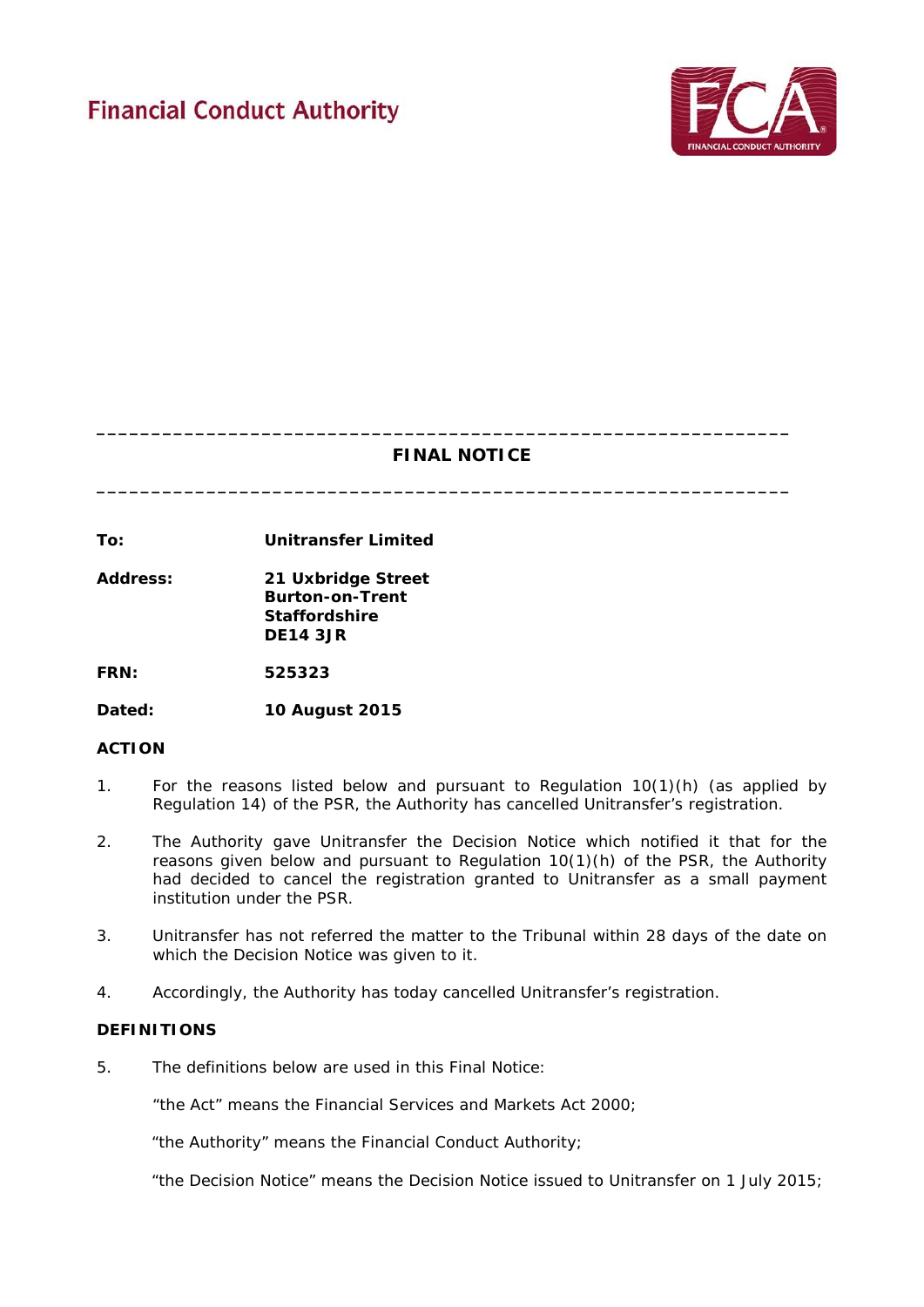"the Overdue Balance" means the amount owed by Unitransfer to the Authority totalling £445.00 in respect of periodic fees and levies, which had been due for payment by 17 September 2014;

"the PSR" means the Payment Services Regulations 2009;

"the Tribunal" means the Upper Tribunal (Tax and Chancery Chamber);

"Unitransfer" means Unitransfer Limited;

"Unitransfer's registration" means the registration granted to Unitransfer as a small payment institution under the PSR; and

"the Warning Notice" means the Warning Notice issued to Unitransfer on 9 June 2015.

#### **REASONS FOR THE ACTION**

6. The facts and matters and conclusions described in the Warning Notice, and in the Decision Notice, set out that Unitransfer has failed to pay the Overdue Balance, and to respond adequately to the Authority's repeated requests that it pays the Overdue Balance. These failings lead the Authority to conclude that Unitransfer has failed to demonstrate a readiness and willingness to comply with its ongoing regulatory obligations and to deal with the Authority in an open and co-operative way. Therefore it is desirable to cancel Unitransfer's registration as a small payment institution in order to protect the interests of consumers, in accordance with Regulation 10(1)(h) of the PSR (as applied by Regulation 14).

#### **DECISION MAKER**

7. The decision which gave rise to the obligation to give this Final Notice was made by the Regulatory Decisions Committee.

#### **IMPORTANT**

8. This Final Notice is given to Unitransfer in accordance with section 390(1) of the Act (as applied by paragraph 7(b) of Part 1 of Schedule 5 to the PSR).

### **Publicity**

- 9. Sections 391(4), 391(6) and 391(7) of the Act (as applied by paragraph 7(c) of Part 1 of Schedule 5 of the PSR) apply to the publication of information about the matter to which this Final Notice relates. Under those provisions, the Authority must publish such information about the matter to which this Final Notice relates as the Authority considers appropriate. The information may be published in such manner as the Authority considers appropriate. However, the Authority may not publish information if such publication would, in the opinion of the Authority, be unfair to Unitransfer or prejudicial to the interests of consumers.
- 10. The Authority intends to publish such information about the matter to which this Final Notice relates as it considers appropriate.